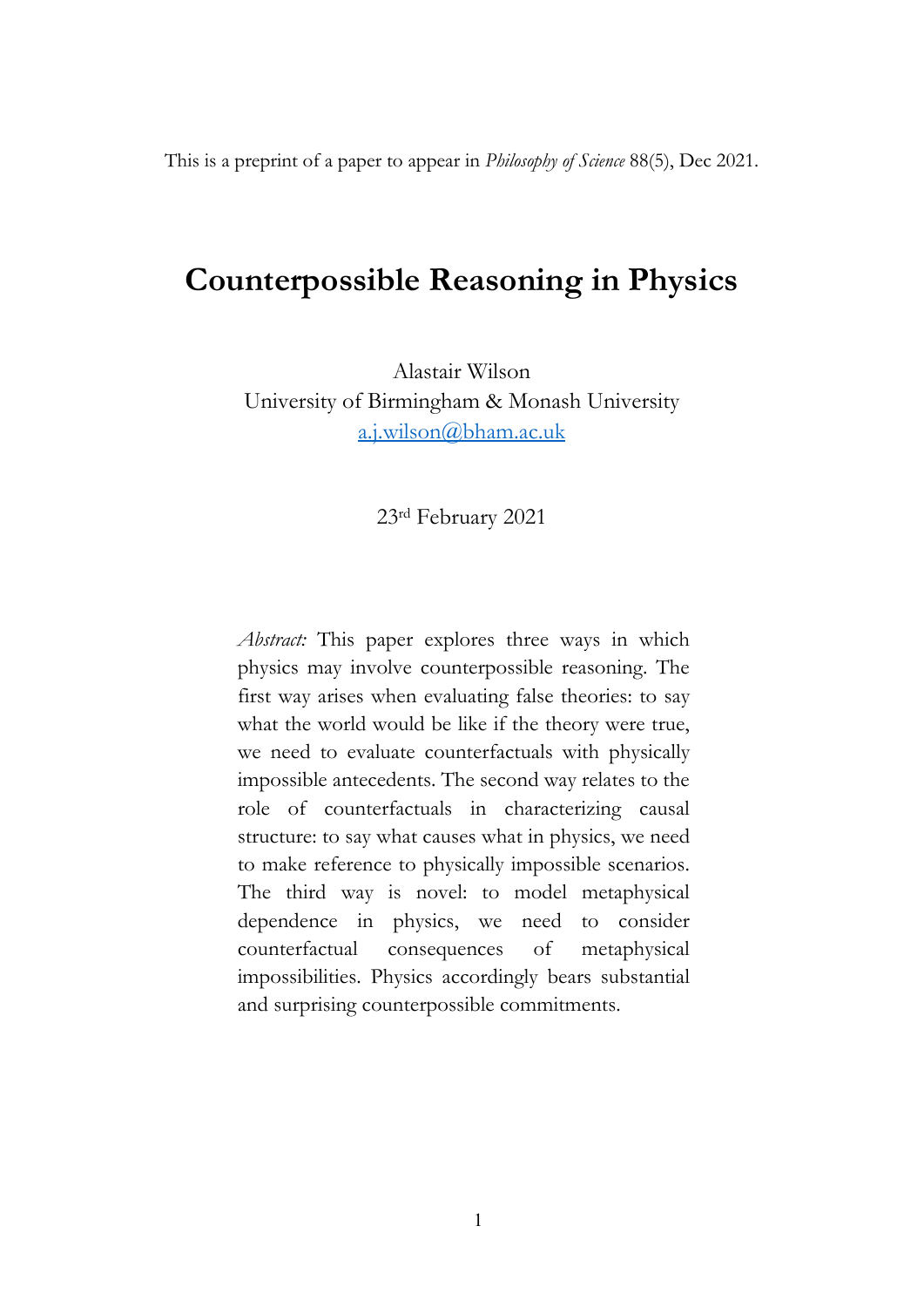# **1. Introduction**

It is a truism that physics involves reasoning about alternative physical possibilities. To explain and predict actual observations, we construct models of the phenomena which represent alternative physically possible histories; perhaps we also assign a probability distribution over these histories. This essentially modal character of physics has been emphasized by authors as varied as Sellars, Suppes, Cartwright, Ladyman and Ross, and Maudlin. Does physics also involve reasoning about physical impossibilities? This question has received much less attention.

Why suspect that physics requires us to reason about the physically impossible? It is tempting to think that physicists need have no truck with impossible scenarios, given their narrow focus on predicting actual phenomena. However, there are at least three powerful reasons to think that the broader explanatory project of physics will incur non-trivial commitments concerning physical impossibilities: an argument from physical theorizing (§3), an argument from causal structure (§4) and an argument from grounding structure (§5).

Although the argument from physical theorizing can be resisted in several ways, the arguments from causal structure and grounding structure are more robust. There are two main ways to respond to these latter arguments: either deny that physics tells us about causal/grounding structure, or accept that physics incurs substantive metaphysical commitment in the form of patterns of non-trivial counterpossible counterfactuals. Neither option will be attractive to scientific realists who take sceptical or deflationary attitudes to metaphysics, and so the argument of this paper raises a new puzzle for those scientific realists.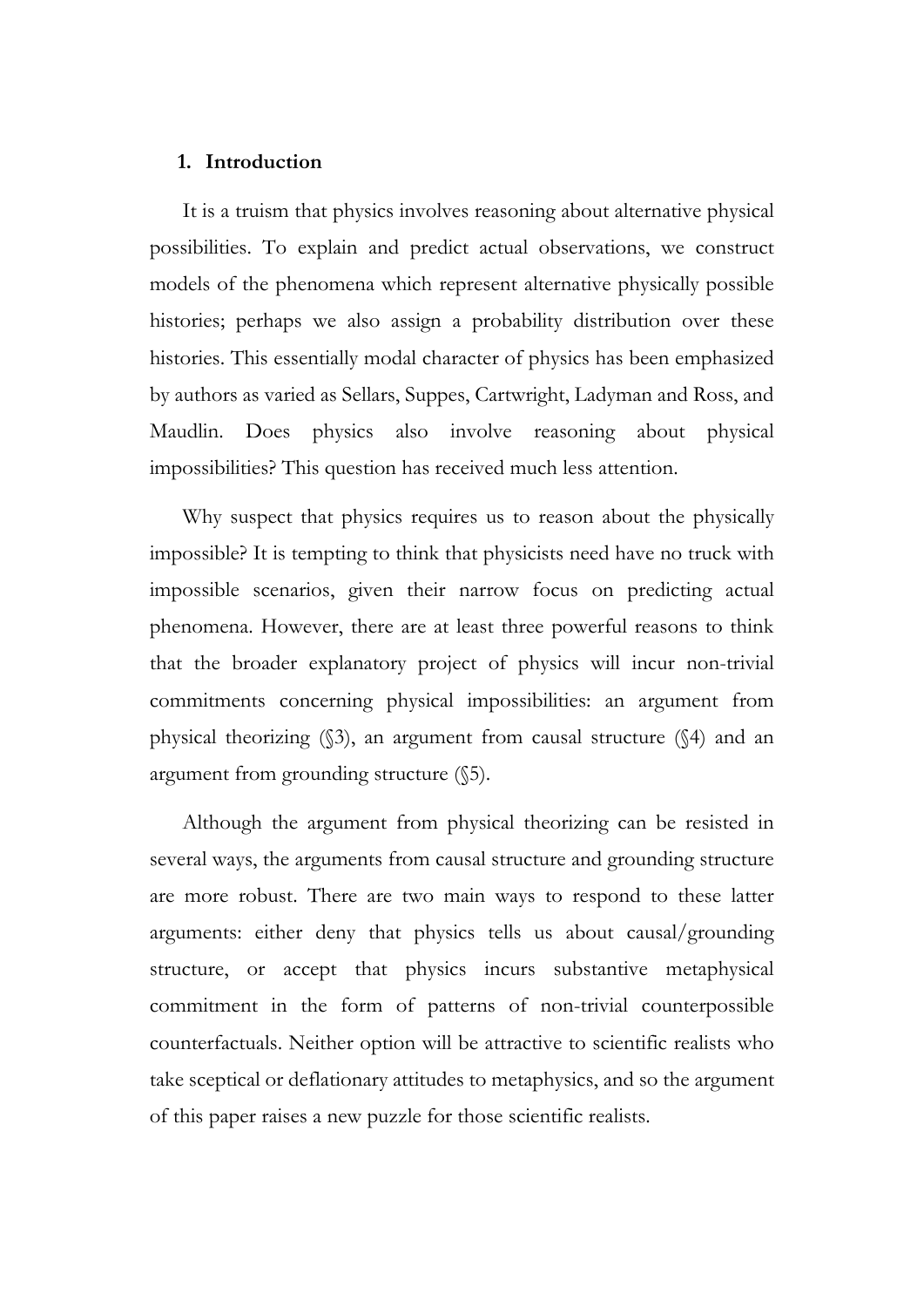The argument from physical theorizing threatens only the *necessitarian* view that the fundamental laws of physics are non-contingent. It leaves untouched c*ontingentists* who acknowledge metaphysical possibilities featuring different fundamental laws of physics. However, I shall argue that every view of the modal status of fundamental phsyics needs an adequate response to the argument from grounding structure, and once such a response is in place then necessitarians can use it to resolve their problem with physical theorizing. One conclusion of this paper is accordingly that nomic necessitarianism is in better shape than is generally appreciated.

I begin in the next section (§2) with a brief survey of views on the modal status of laws of physics, and summarize reasons for thinking that these laws are metaphysically necessary. Orthodoxy in metaphysics says that physical laws are metaphysically contingent, but there is little support for this orthodoxy beyond intuition and precedent. The most persuasive reason usually given to favour contingentism is some version of the argument from physical theorizing (§3). I argue that necessitarians have plausible responses to this argument. But necessitarians are not out of the woods; I next present the argument from causal structure (§4) and show that it escapes all the necessitarian responses to the argument from physical theorizing. Necessitarianism can in the end be rehabilitated, however, by consideration of the argument from grounding structure (§5), which poses a puzzle for necessitarians and contingentists alike. The upshot (§6) is that necessitarianism and contingentism are on a par with respect to considerations of counterpossible reasoning in physics. Scientific realists, whatever their view on the modal status of fundamental physics, need to take on some substantial commitments concerning the impossible.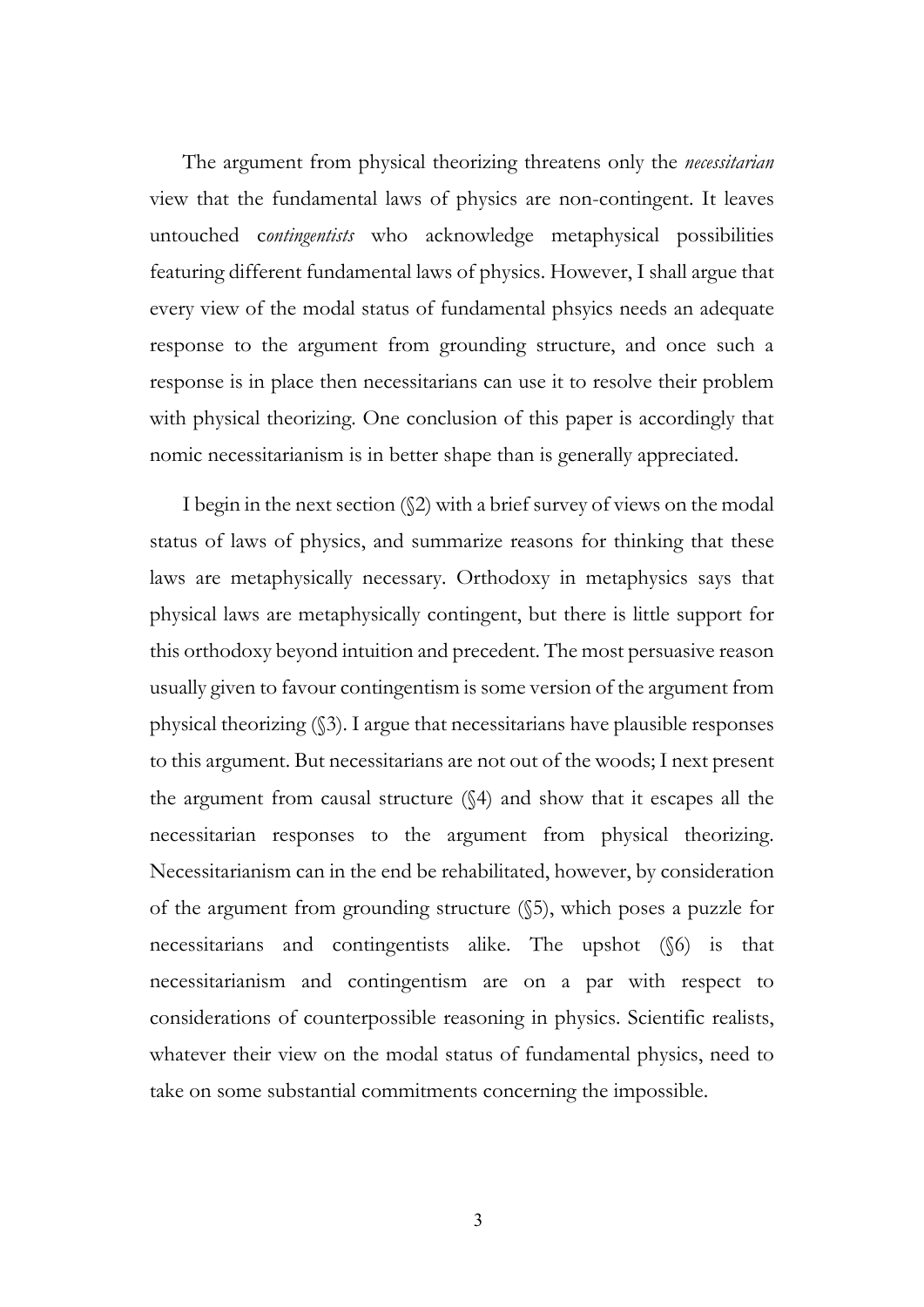# **2. The Modal Status of Fundamental Physics**

As already noted, it is commonplace to regard fundamental physics as modally rich: our best physical theories describe a space of physical possibilities. The main controversy in the area concerns how physical modality relates to other forms of modality, in particular to metaphysical modality. The usual contingentist view is that the physical possibilities are a proper subset of the metaphysical possibilities. The contrary necessitarian view is that the physical possibilities just are the metaphysical possibilities, at least in so far as sense can be made of metaphysical possibility at all.

In my terminology, necessitarians include both those who take the notion of metaphysical modality seriously and identify it with physical modality, and those who are sceptical of the notion of metaphysical modality and recognize physical possibility as the most permissive form of objective possibility. While the sceptics might resist the 'necessitarian' label, I think this is more a verbal dispute than anything else; the disagreement boils down to the question of whether physical necessity plays enough of the relevant theoretical role to deserve the title 'metaphysical necessity'. In any case, this disagreement is moot here. Sceptics and deflationists concerning the notion of metaphysical necessity are still subject to the arguments in §3-5, and so I classify sceptical and deflationary approaches as necessitarian for present purposes.

There is a wrinkle in the literature on the modal status of laws of nature that needs to be mentioned then set aside. The debate over the modal status of laws is entangled with a tangential debate over identity criteria for physical properties. Contrast the question of whether an inverse-cube law of attraction could hold with the question of whether an inverse-cube law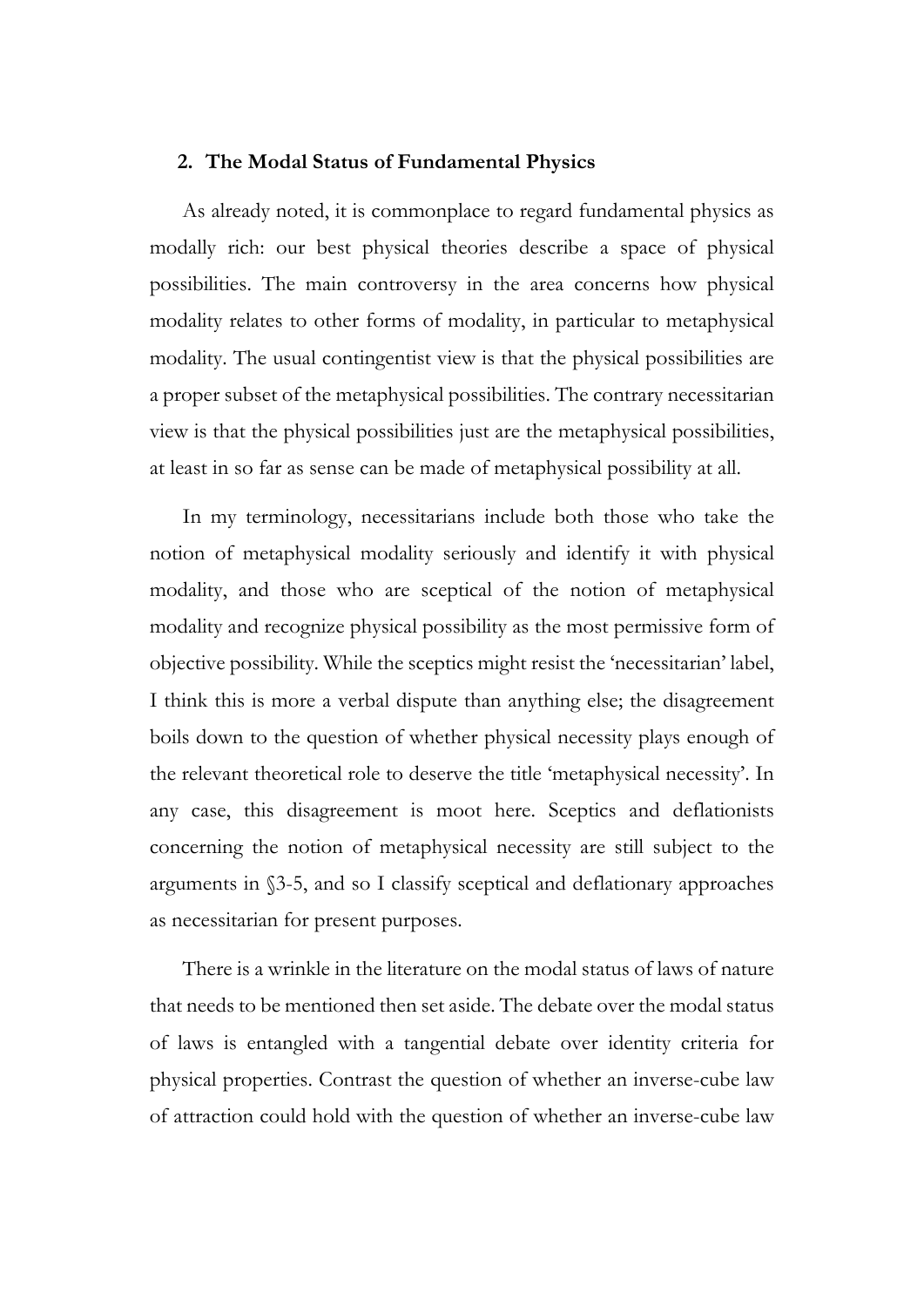of attraction could govern the behaviour of the specific property *mass*. The first question concerns what patterns of nomic behaviour are possible; the second question concerns which possible patterns can count as patterns of instantiation of *mass*. Schaffer (2005) distinguishes two resultant grades of necessitarianism:

**Nomic necessitarianism**: Properties obey the same laws of nature in every world in which they exist.

**Modal necessitarianism**: The laws of the actual world are the laws of all possible worlds.

Modal necessitarianism is the version on which I shall focus in this paper; from now on I shall drop the qualifier. Thus necessitarianism involves the identification of physical and metaphysical possibility, with the consequence that anything that is not in fact physically possible is also metaphysically impossible. This is the consequence which seems to conflict most directly with more familiar applications of counterpossible reasoning in physics. Ultimately, though, we shall see in §5 that even giving up necessitarianism does not accommodate the full range of apparent counterpossibles in physics. Attributions of grounding structure to the physical world entail counterfactuals such that implementing their antecedents violates not merely laws of physics but also laws of metaphysics.

Why might one incline towards necessitarianism? I have already mentioned a sceptical/deflationary attitude towards metaphysical modality, which is often associated with deep suspicion of the method of relying on conceivability to establish possible cases; clear examples are Ladyman and Ross (2007) and Callender (2011). If you think metaphysical modality is an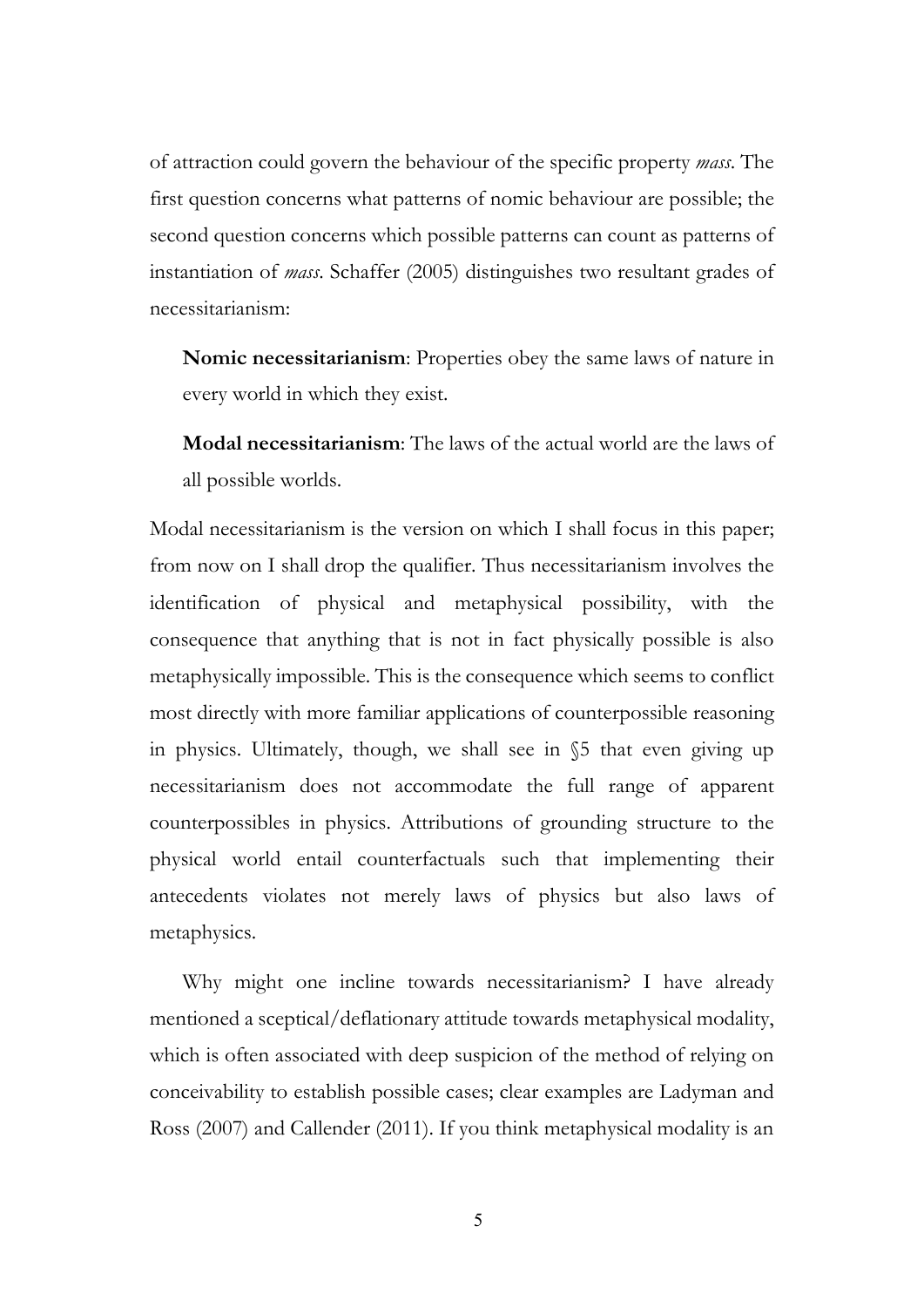invention of analytic metaphysicians who took Kripke rather too seriously, then you are unlikely to think that there is any interesting objective sense in which the laws of nature could have been different. Of course, you might still think that other laws of nature are 'logically possible', but that is close to platitudinous: nobody thinks false physical theories are always inconsistent. What is at issue is what *really can happen*, and this is not settled by logic alone.

Necessitarianism permits us to characterize objective modality in straightforwardly physical terms: the space of objective metaphysical possibilities is just the state space of the true fundamental physical theory. There need be no distracting 'alien' properties which present problems of ineffability, no hard questions about a fundamental language in which the space of possibilities is characterized. The fundamental physical properties are all the fundamental properties that there can be, and we may characterize modal space directly using our best theories in fundamental physics. If the actual world is wholly constituted by some quantum fields, then what it is to be an objective possibility is to be some possible state of those quantum fields. This is the first advantage of necessitarianism; it enables us to bring to bear the descriptive resources of fundamental physics to characterize objective modality generally and exhaustively. Contingentists need to look elsewhere for an account of their range of possible systems of physics.

This descriptive advantage of necessitarianism over contingentism is linked to an epistemic advantage. Necessitarians need no sui generis modal epistemology; instead they can co-opt the epistemology of fundamental physics to map the extension of objective modal space. By identifying fundamental physical theories (or at least, our best guesses at them), we can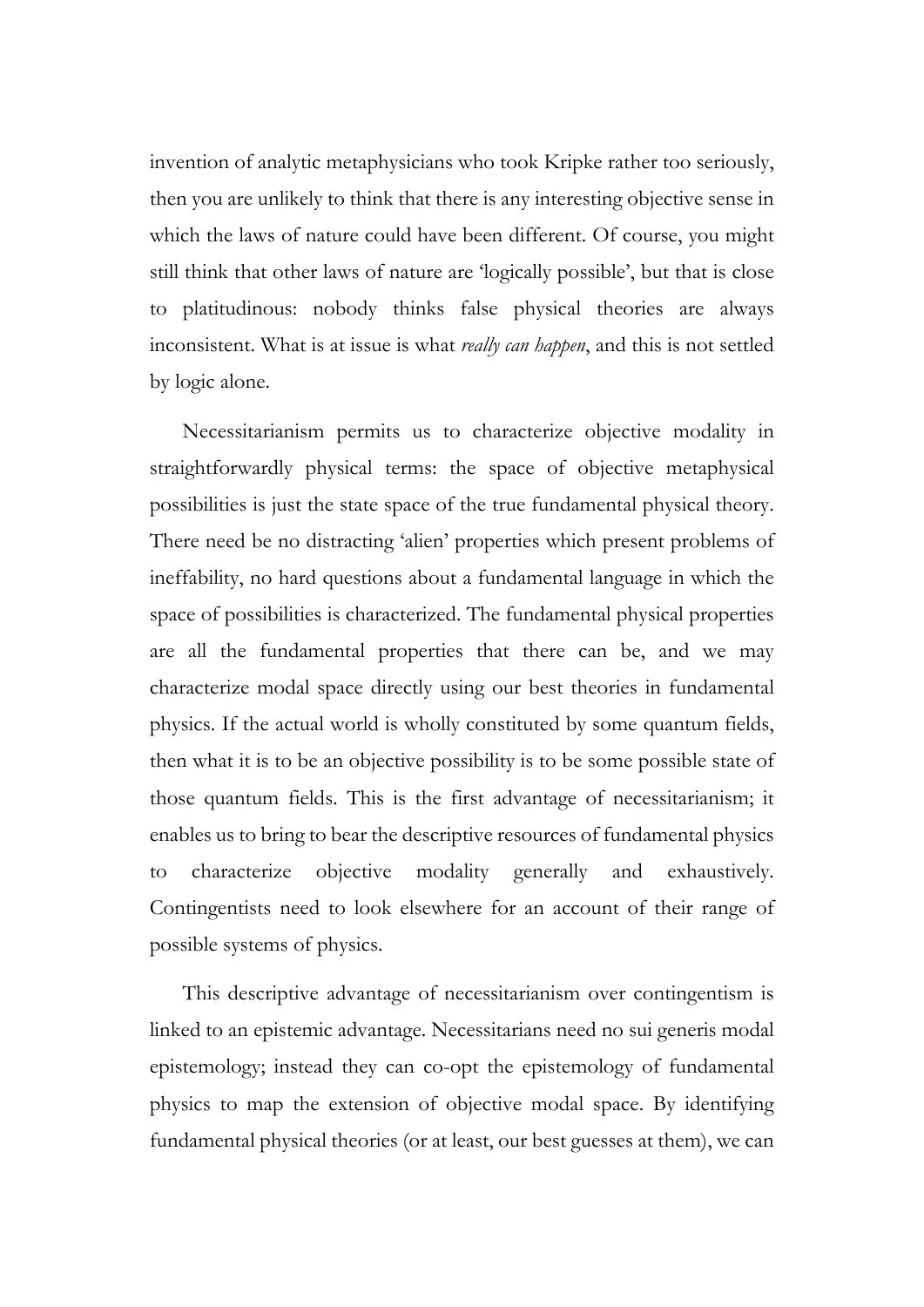identify the space of objective possibilities (or at least, our best guess at it). This advantage is significant, since modal epistemology as a subfield is currently something of a disaster area. The main recognized method involves inferring possibility in key cases based on intuitions of conceivability; this method finds its canonical formulation in Chalmers (2002). Despite widespread unease about this method even within metaphysics, the lack of any systematic plausible alternative ensures ongoing reliance upon it; Schaffer (2005), for example, defends it as the only viable account on offer despite its problems. Necessitarianism provides our badly-needed alternative route to knowledge of objective possibility: physics itself. The resulting modal epistemology is simple, unmysterious, and naturalistic.

I will briefly mention two further arguments, following Schaffer (2005) and Wilson (2013). The first argument highlights the rational relevance of laws: necessitarianism explains, where contingentism cannot, why we care about the laws of nature. Necessitarianism likewise explains, where contingentism cannot, why we hold laws of nature fixed in the large majority of our counterfactual reasoning. These arguments both turn on the less-is-more nature of necessitarianism; since there are no objective possibilities in which laws of nature are violated, then i) knowing the laws enables us to focus attention on possible outcomes and ii) holding fixed laws in our ordinary counterfactual reasoning prevents our being distracted by impossibilities.

With this clarification of and preliminary case for necessitarianism in place, it is time for my first argument concerning counterpossible reasoning in physics: the argument from physical theorizing.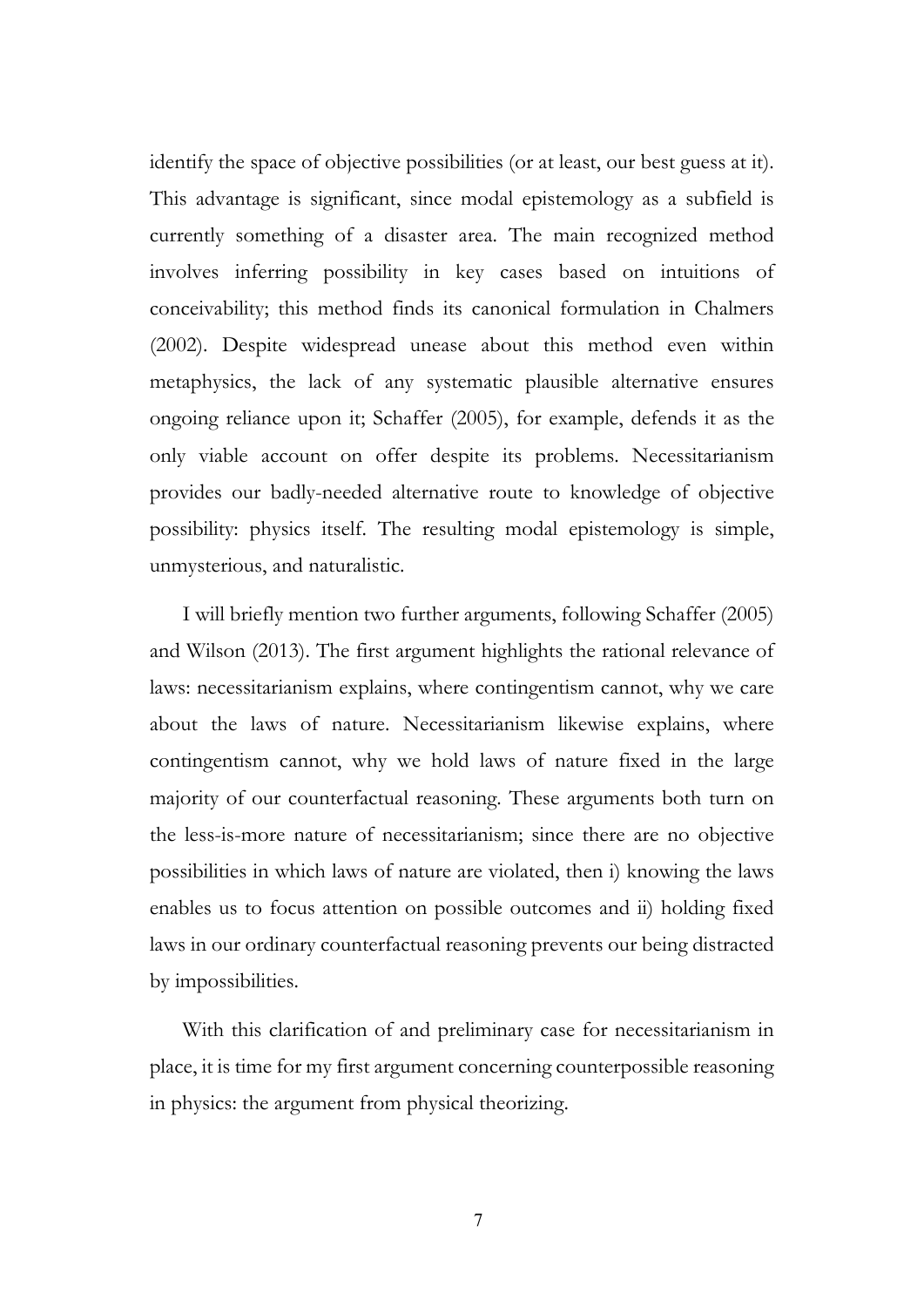# **3. The Argument from Physical Theorizing**

Physics is difficult, and false theories abound. To have any hope of identifying the correct fundamental theory – or even of making progress towards it – we need to be able to theorize: we need to be able to think critically about multiple theories and to evaluate them by contrasting their different consequences. What are we doing when we assess a given theory's consequences? On one very familiar reading, what we are doing is asking counterfactual questions about what would be the case if the theory in question were correct. If quantum chromodynamics were correct, quark jets would be seen by the LHC - and so they are. Imminently I shall discuss some alternatives to this 'counterfactual consequence' account of physical theorizing; but first I shall use the account to formulate the argument from physical theorizing.

Suppose some string-theory model of quantum gravity is correct. Then necessitarianism makes these counterfactuals into counterpossibles:

- A. If spacetime were Newtonian, it would have Euclidean geometry.  $|T|$
- B. If general relativity were complete and correct, gravity would be quantized. [F]
- C. If loop quantum gravity were correct, there would be no spin foams.  $[F]$

Reasoned evaluation of the theories in question seems to require us to ascribe these counterfactuals non-trivial truth-values. This is the argument from physical theorizing: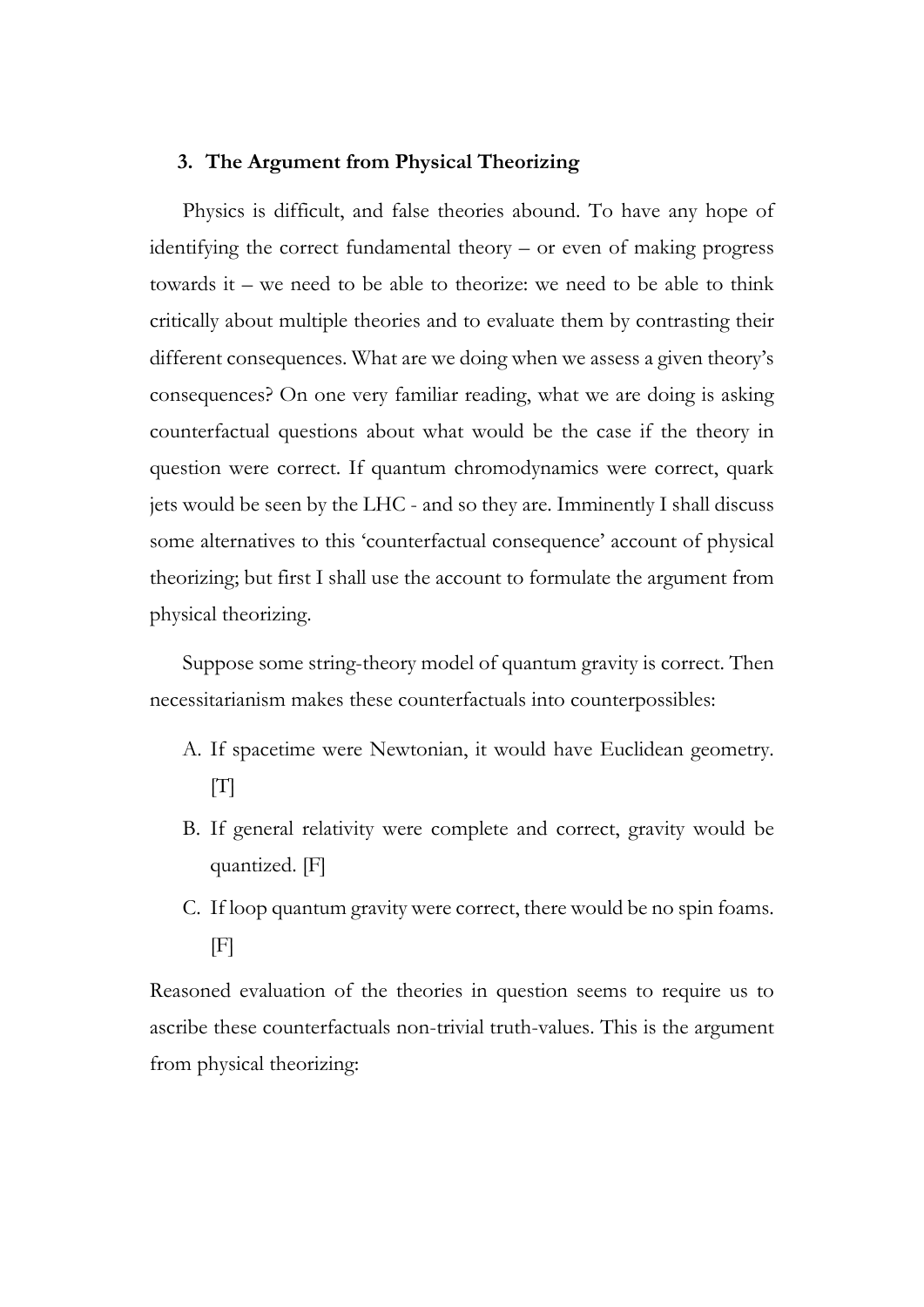- 1. Evaluating Newtonian mechanics/general relativity/loop quantum gravity involves assessing the (non-trivial) truth or falsity of counterfactuals A/B/C.
- 2. We can and do evaluate Newtonian mechanics/general relativity/loop quantum gravity in our physical theorizing.
- 3. A/B/C are counterfactuals with physically impossible antecedents.
- 4. We assess the (non-trivial) truth or falsity of counterfactuals with physically impossible antecedents in our physical theorizing. (From 1, 2, 3.)

Contingentists can readily accept 4, but it spells trouble for necessitarians. In a necessitarian picture, there are too few objective possibilities to underwrite the needed variation in truth-values for the counterfactuals in question.

There are two main schematic responses which necessitarians can give to the argument from physical theorizing. They can offer a non-trivial semantics for counterfactuals with physically impossible antecedents (*counternomics*), for example by appealing to impossible worlds or by ingeniously repurposing possible worlds, and thereby give non-trivial truthconditions to counternomics. That would amount to a reconciliation of 4 with necessitarianism. Alternatively, they can deny 1 and give an explanation of the apparent epistemic role of counternomics in physical theorizing that is compatible with their triviality. I recommend that necessitarians adopt the latter approach, since it retains the following principle: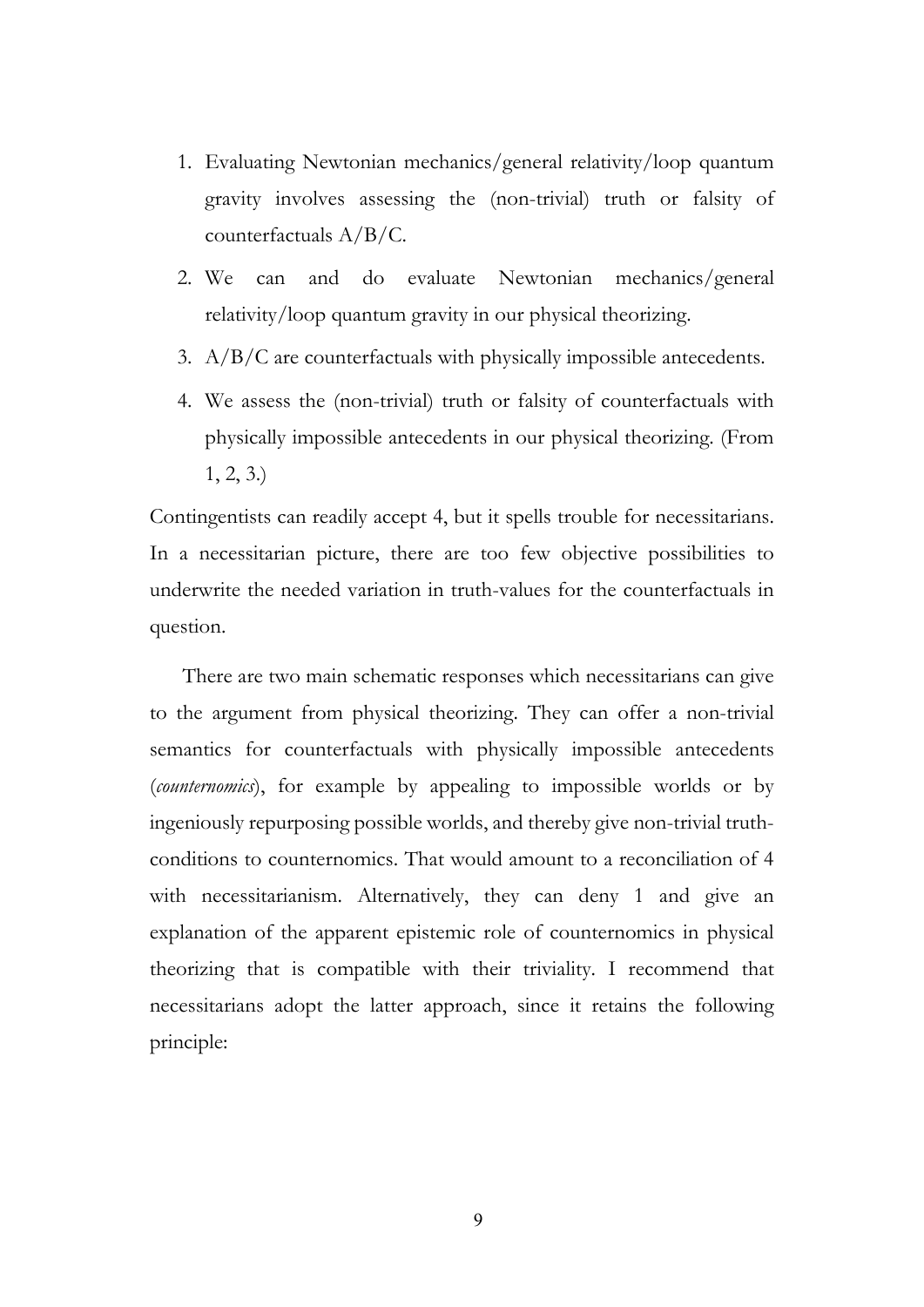**Counterfactual Aboutness**: Counterfactuals are about how things stand with respect to genuine alternative possibilities.

Counterfactual Aboutness is associated with the influential semantics for counterfactuals proposed by Lewis (1973) and by Stalnaker (1968). Though not entailed by the semantics, the principle forms part of a simple and appealing approach to counterfactuals and modality incorporating the semantics. It also fits neatly with the principles linking counterfactuals to metaphysical modality in Williamson (2007). Rather than delve into the literature on counterfactuals, I will take Counterfactual Aboutness as axiomatic and focus on responses to the argument from physical theorizing which retain it. Accordingly, I will not here explore potential applications of impossible-worlds theory to physical theorizing, although this is undoubtedly a worthwhile project.

Let us focus then on premise 1, and distinguish some different ways in which it might be denied. I will discuss four types of response: twodimensionalist, metatheoretic, error-theoretic, and fictionalist. Although I will only be able to present each of these in barest outline and will not attempt a systematic assessment, my discussion ought to provide a sense of the range of options available.

The two-dimensionalist response draws on the distinction between indicative and subjunctive readings of the relevant conditionals. In particular, it evaluates counterpossible counterfactuals as embedded in indicative conditionals (Handfield 2004). Consider the following contrasting pair: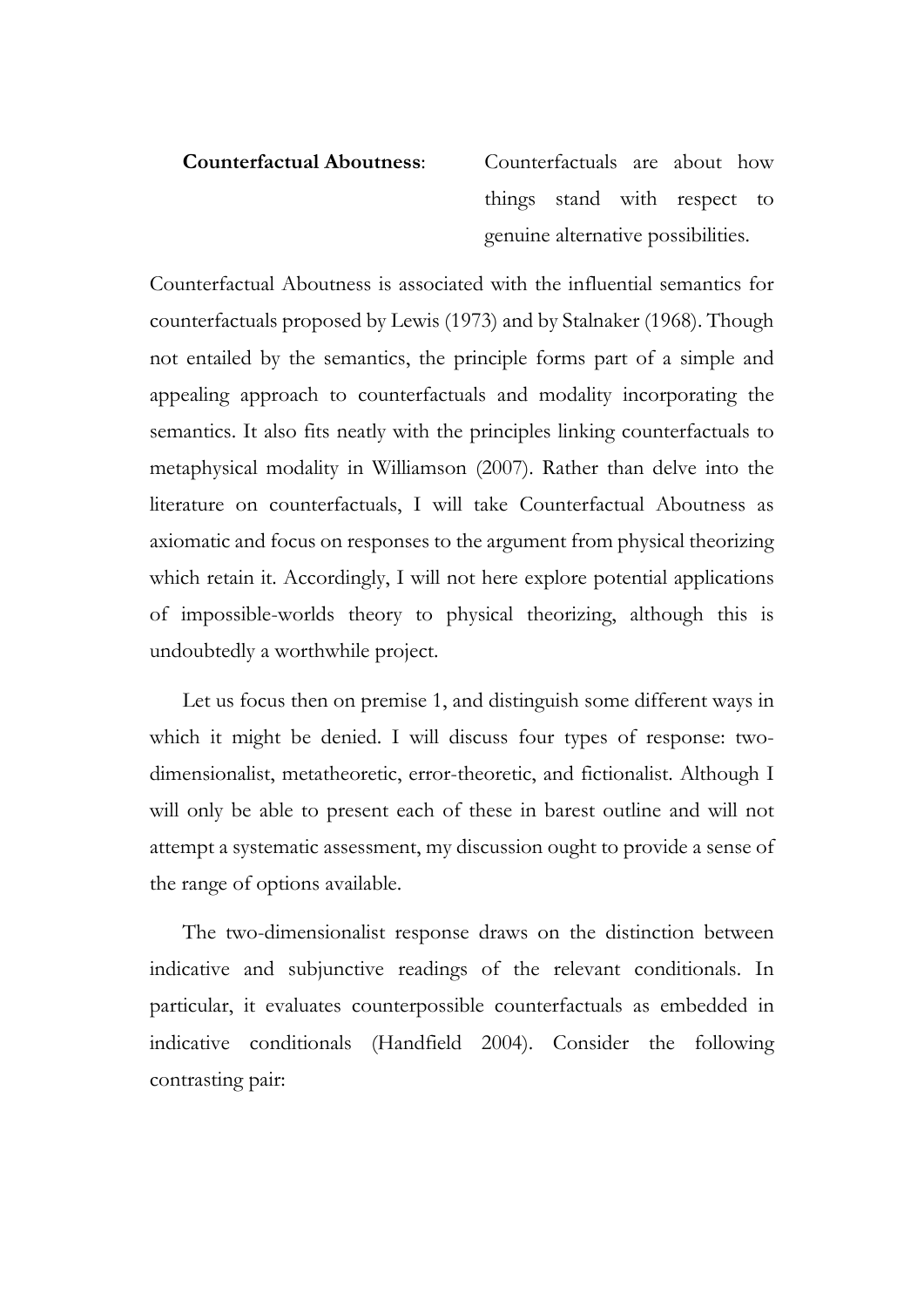- If contingentism is correct, then if spacetime were Newtonian it would have Euclidean geometry.[T]
- If contingentism is correct, then if general relativity were complete and correct, gravity would be quantized. [F]

By embedding the problematic counterpossible inside a suppositional context with respect to which it is not after all a counterpossible, we 'suppose away' the problem; relative to the supposition of contingentism, the counterfactuals are not counterpossibles and hence the embedding conditionals can have the variation in truth-value which is required if they are to play their intended role with respect to physical theorizing. However, the two-dimensionalist solution is unappealing. It complicates the semantics of the relevant counterpossibles, it complicates the behaviour of counterpossibles when embedded within broader patterns of reasoning, and it implausibly makes the evaluation of counternomics parasitic on a false metaphysical theory, contingentism.

A more popular approach is to go metatheoretic. The metatheoretic response to the argument from counterpossible reasoning embraces triviality for counternomic counterfactuals, but denies that physical theorizing needs to appeal to counterfactuals. Counternomic evaluation is replaced by direct theorizing about models. For example,

N If spacetime were Newtonian, it would have a Euclidean geometry.

becomes

N\* Models of Newtonian spacetime assign it a Euclidean geometry.

11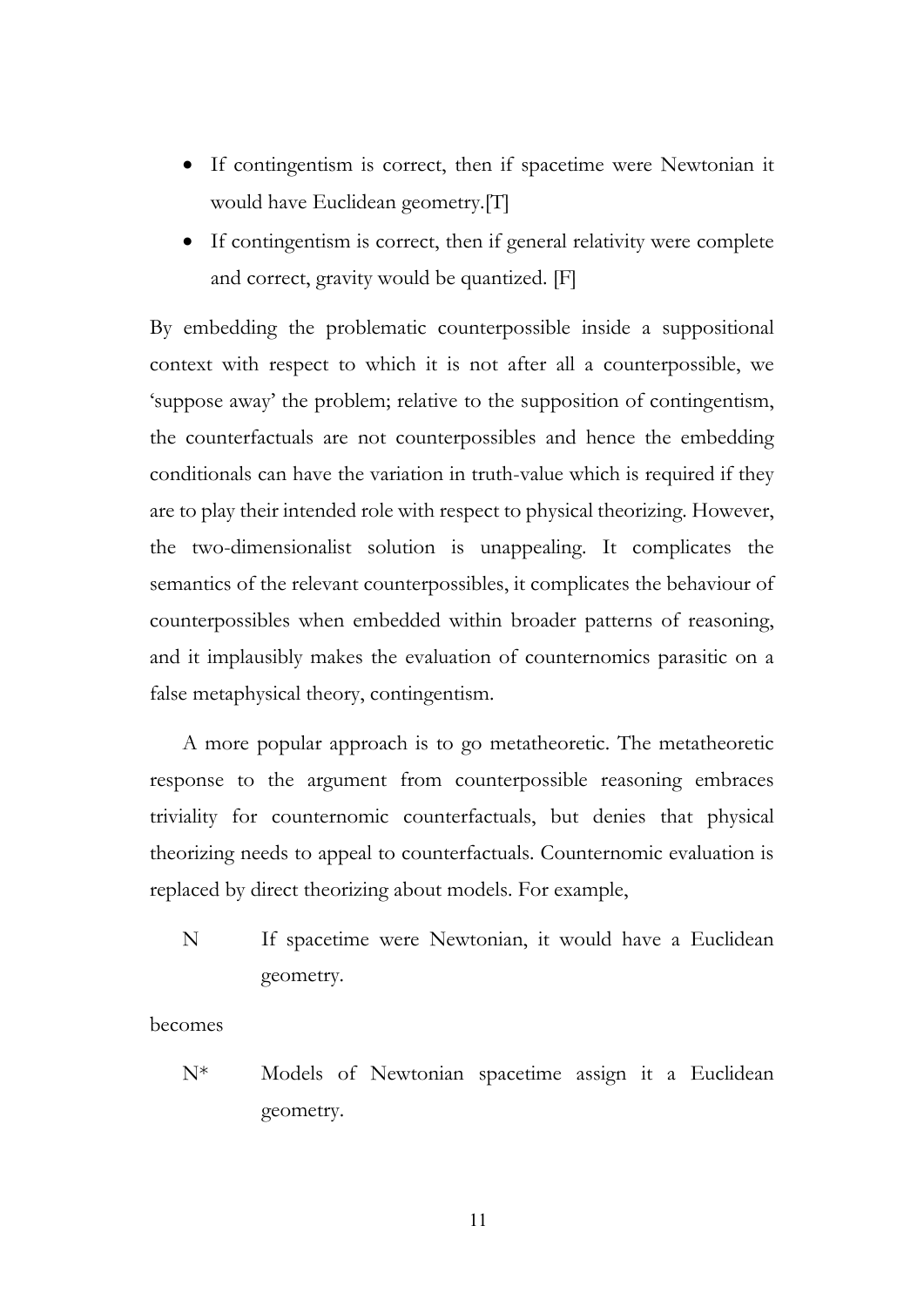While the metatheoretic response has some attractions – theorists are already committed to the relevant facts about models to which the response appeals – it also has some substantial downsides. Since it is not always clear whether some counterfactual is a counternomic, it will not always be clear whether it is a genuine counterfactual or a disguised description of models. But the underlying problem is that the metatheoretic approach simply does too much damage to logical form. N is about spacetime and its geometry. It is not about theories or models; reinterpreting it in such a way is ad hoc, and ought to be a last resort. (This failure of the metatheoretic approach recapitulates the failure of formalism in philosophy of mathematics.) Fortunately, better responses are available.

A more plausible relative of the metatheoretic response is an errortheoretic response. According to the error theory, when doing physics we reason non-trivially with counternomics but we err in so doing: there are in fact no non-trivial counternomic facts out there to vindicate our non-trivial counternomic reasoning. Nonetheless, error theorists can offer a systematic explanation of why we succeed in our theoretical goals despite this central false presupposition: the relevant metatheoretic fact about models explains why our practice of assigning non-trivial truth-values to counternomic counterfactuals succeeds regardless of our error. I think the error-theoretic response is more attractive than the metatheoretic response, but I still regard it as ad hoc and sub-optimal, for the broadly charity-hased reasons that make error theories unattractive more generally. Although the error theory is a viable strategy for a deflationary account of counterpossible theory evaluation, still it would be better not to have to rely on it.

The fictionalist response has much in common with the error-theoretic response, but improves upon it by making better rational sense of our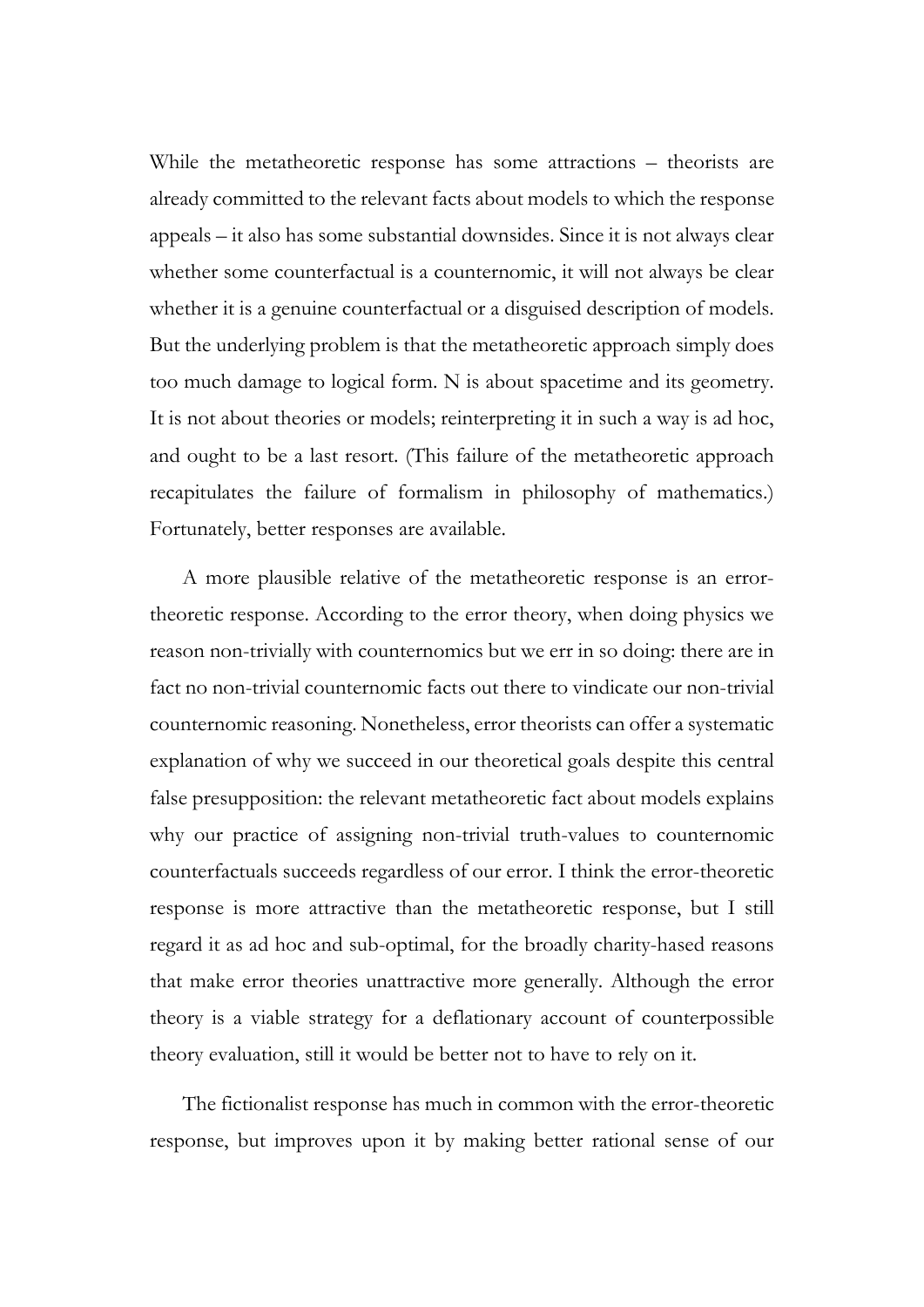practice of theory-evaluation. According to the fictionalist about counternomics, when doing exploratory physics we typically make and evaluate counternomic counterfactuals within the context of a pretence: we pretend that the antecedent (along with any theoretical background which it contextually presupposes) is a genuine physical possibility. What I am proposing here is a fictionalism about counternomics in the make-believe style of Walton (1990), not the fictional-operator fictionalism of Rosen (1990). Fictionality is not a truth-conditional operator attaching to sentential contents, but something more akin to a speech-act or pragmatic performative. The pretence may or may not reflect genuine possibility; but (importantly) we do not need to know whether it does accurately reflect genuine possibility in order to engage in the pretence.

The fictionalist response has all of the advantages of the error-theoretic response, without convicting the practice of physics of systematic confusion. Counterfactual Aboutness is retained, both inside and outside the scope of the pretence. And it is antecedently plausible that physical theorizing does enmesh the theorizer in a certain kind of pretence. In order to take seriously a theory as a candidate for truth, one does have to – at least temporarily – shelve concerns about its potential impossibility and explore it as presumptively possible.

Here a helpful analogy may be drawn with reductio arguments in mathematics. Since (at least classically) mathematical statements are true if possible, then in order to reason non-trivially about false mathematical claims one must be able to reason non-trivially about the impossible. Mathematicians may use a reductio argument to establish the falsity of a claim which they already know to be false (for example, when teaching students); in order to do this they must be able to temporarily adopt the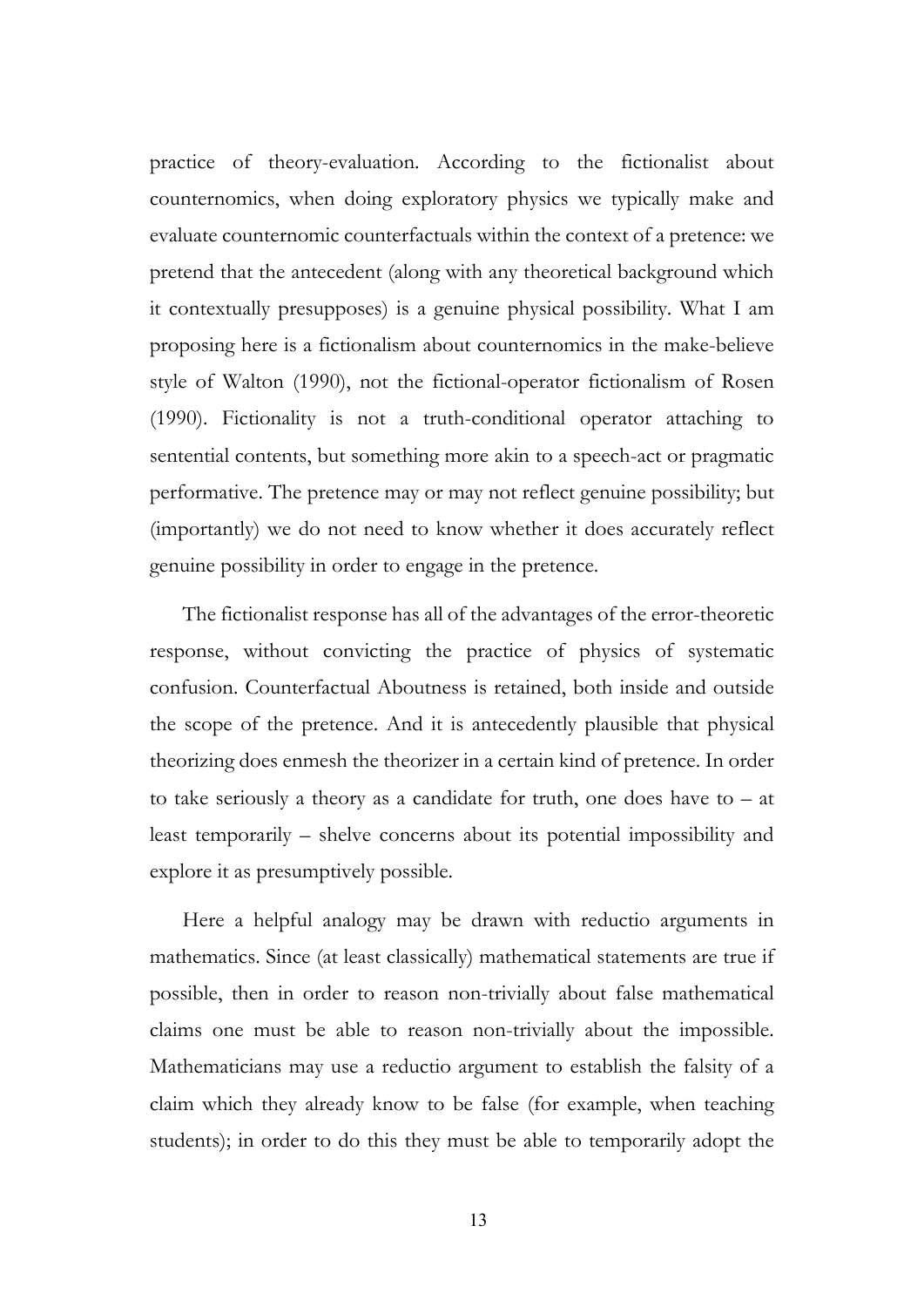pretence that the claim in question is true, and hence possible. This pretence is often marked in mathematics by the phrase 'suppose for reductio'; in non-mathematical contexts, 'suppose for the sake of argument' seems to play the same role.

As always with fictionalist proposals, we can ask why the fiction is a useful one. Some fictionalisms founder on this challenge; for example, modal fictionalists struggle to explain why a fiction of concrete possible worlds should be a useful one. However, fictionalists about impossible theory-evaluation in physics (as in mathematics) can offer a plausible schematic account of the usefulness of the fiction. It is not always evident to an inquirer whether a given theory (physical or mathematical) is possible or impossible. So, for exploratory purposes, we may give it a temporary benefit of the doubt. There are scenarios – pedagogical or historical, for example – where it is useful to be able to reason about the theory's consequences while bracketing the question of its possibility. This is what a fictionalist interpretation of counterpossible reasoning in physics models reasoners as doing.

An aside: Kimpton-Nye (2020) defends a version of fictionalism about counternomics although he develops the view differently; Kimpton-Nye's counternomic fictionalism builds 'according to [the] fiction' (2020, 530) directly into the semantics for counternomics, and also fails to preserve Counterfactual Aboutness.

All the components for the main arguments of this section are now in place. Necessitarians face a serious challenge, the objection from physical theorizing, but they can meet the challenge: deflationary accounts of the epistemic role of counterpossibles in physical theorizing are compatible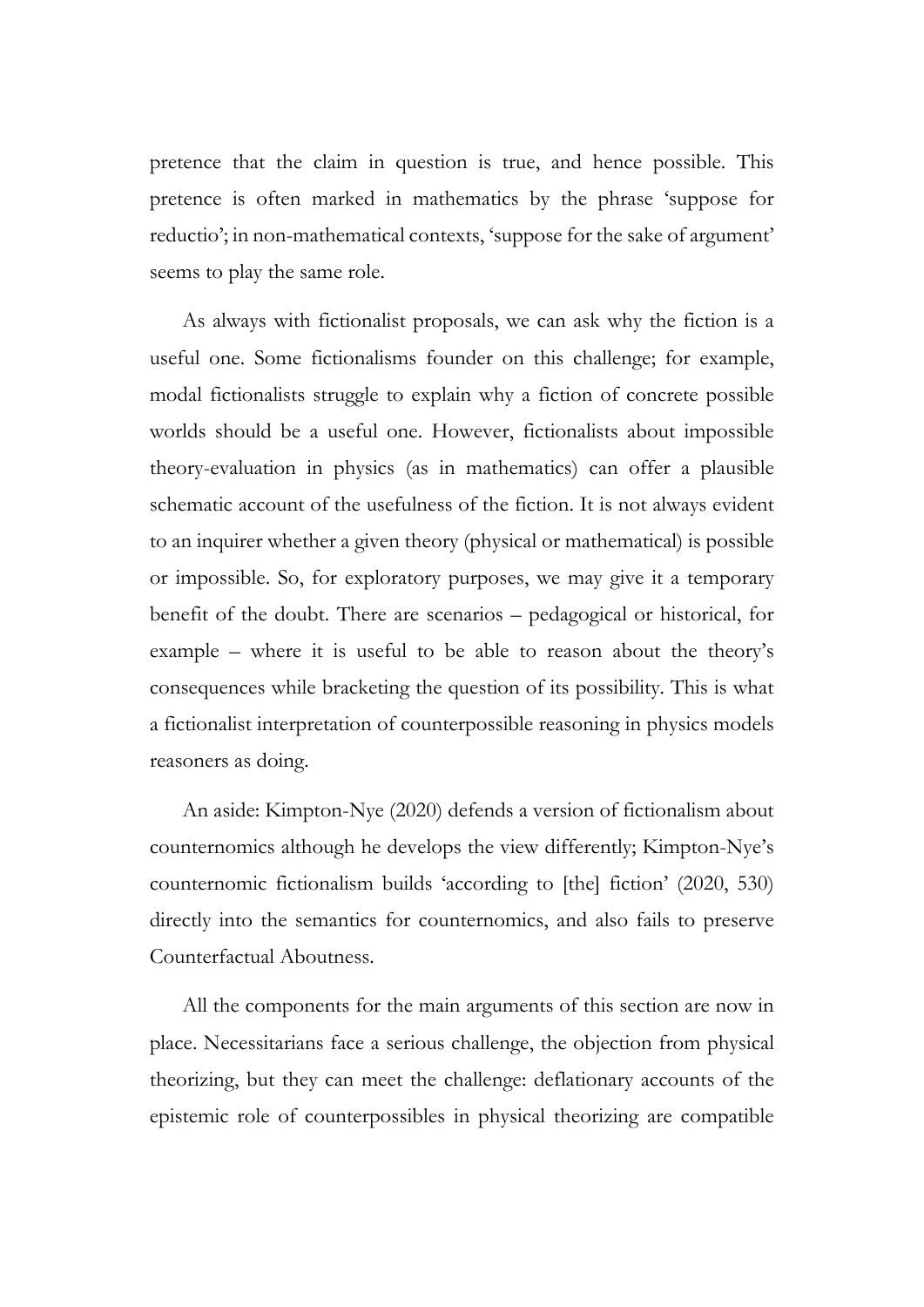with Counterfactual Aboutness. In particular, we don't need to soberly judge hypothetical scenarios as objectively possible in order to investigate them and the prospective theories that characterize them. We can (and I think physicists, like mathematicians, do) adopt a non-committal pretence of possibility for the sake of the argument. This provides us with a suitably deflationary picture of the counterpossibles involved in physical theory evaluation, and it disarms the threat that necessitarianism faces from the argument from physical theorizing.

# **4. The Argument from Causal Structure**

Up to this point we have attended to the role of counterpossibles in the practice of physical theorizing: the task is to identify the correct theory. A very different way in which counterpossibles might be needed is to capture causal structure: the task is then to explicate the theory's consequences for the causal structure of the world. In order to focus the discussion, I will presuppose an interventionist approach to causation. Interventionists analyse causal claims in terms of the counterfactual consequences of interventions: causal relationships hold only if certain counterfactuals are true, where the antecedents of these 'interventionist counterfactuals' specify that a suitable intervention occurs. These interventions may be physically impossible (Woodward 2003), and so from the necessitarian point of view intervention counterfactuals may be counterpossibles. If intervention counterfactuals trivialize, then we lack the variation in truthvalue to support attributions of non-trivial causal structure to reality. This is the argument from causal structure in a nutshell; like the argument from physical theorizing, it poses a challenge for necessitarians.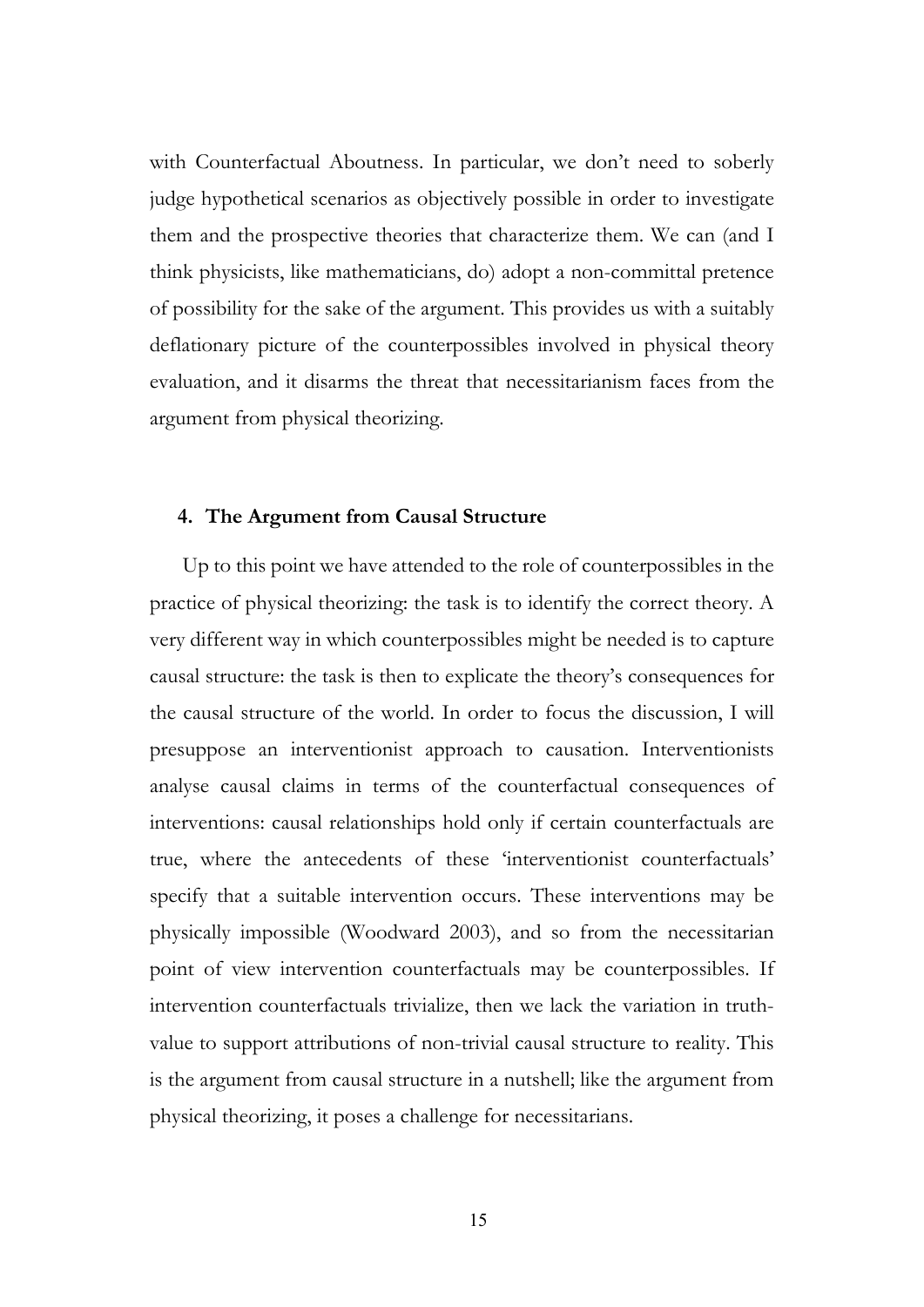A first problematic kind of impossible intervention is a conservationlaw-violating intervention. If the Sun were removed from the solar system by an intervention, the Earth would cease to move in an ellipse. So the presence of the Sun is the cause of the Earth's elliptical motion. Making sense of this causal claim requires an intervention to remove the Sun. The Sun cannot simply be deleted from reality: this would violate conservation of energy and angular momentum.

A second, even more problematic, class of impossible interventions involves changing the background structure of the physical world. If an intervention were to adjust the number of spatial dimensions to four, then the orbits of the planets would be unstable. So, the three-dimensionality of space is the cause of the stable orbits of the planets. Making sense of this requires an intervention to alter the number of spatial dimensions. Intervening on the dimensionality of space is physically impossible.

Woodward himself presents the dimensionality case as an example of non-causal explanation, denying that there is any intervention that can explicate the dependence involved or help answer the relevant 'what-ifthings-had-been-different' question (Woodward 2003, 220). I am more inclined to see the case as causal in nature despite its unfamiliarity, but no matter; the previous example of the sun's orbit suffices to drive the argument from causal structure of this section. On Woodward's interpretation, the dimensionality example might instead illustrate my next argument from grounding structure (§5), or indeed might illustrate a distinct 'argument from non-causal structure'.

Necessitarians might try to apply one of the four responses explored in §3 to the challenge from causal structure. However, in the present context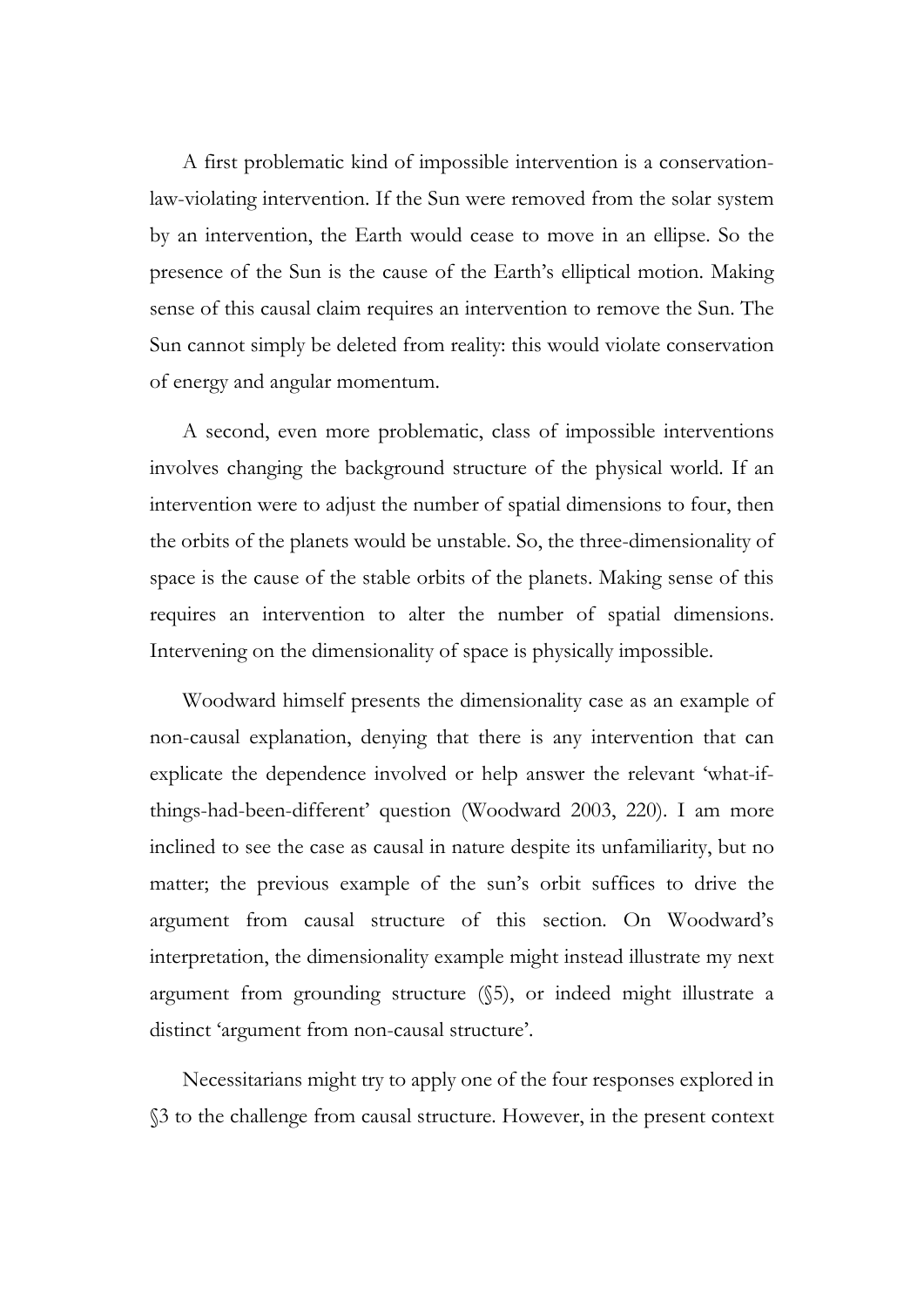these responses fail, since they undermine the objectivity of the resulting picture of reality's causal structure. A two-dimensionalist approach makes causal claims true only relative to the supposition that contingentism is correct. A metatheoretic approach captures only causal dependencies amongst models, not causal dependencies in reality. An error-theory approach leads to an error theory of the causal claims. A fictionalist approach leads to fictionalism about the causal claims. The key difference between the argument from physical theorizing and the argument from causal structure is that causal structure is part of the world as physics aims to reveal it, whereas physical theorizing is merely a part of the investigative process – a ladder which can be kicked away once the correct theory is identified. Consequently, the argument from causal structure presents a more serious problem for necessitarianism.

However, before finalizing a verdict on the necessitarianism vs contingentism debate, we should look again to the larger dialectical context. What we have here may be a symptom of a deeper problem, in which case necessitarians could be off the hook. To capture the full range of dependencies in nature, even contingentists about laws may have to tolerate non-trivial counterpossibles. This prospect is addressed – and endorsed – in the next section.

# **5. The Argument from Grounding Structure**

The deep structural similarity between grounding and causation suggests that the asymmetry of grounding is reflected in an asymmetry of consequences of interventions. If we intervene to change the ground fact, the grounded fact changes. If we intervene to change the grounded fact,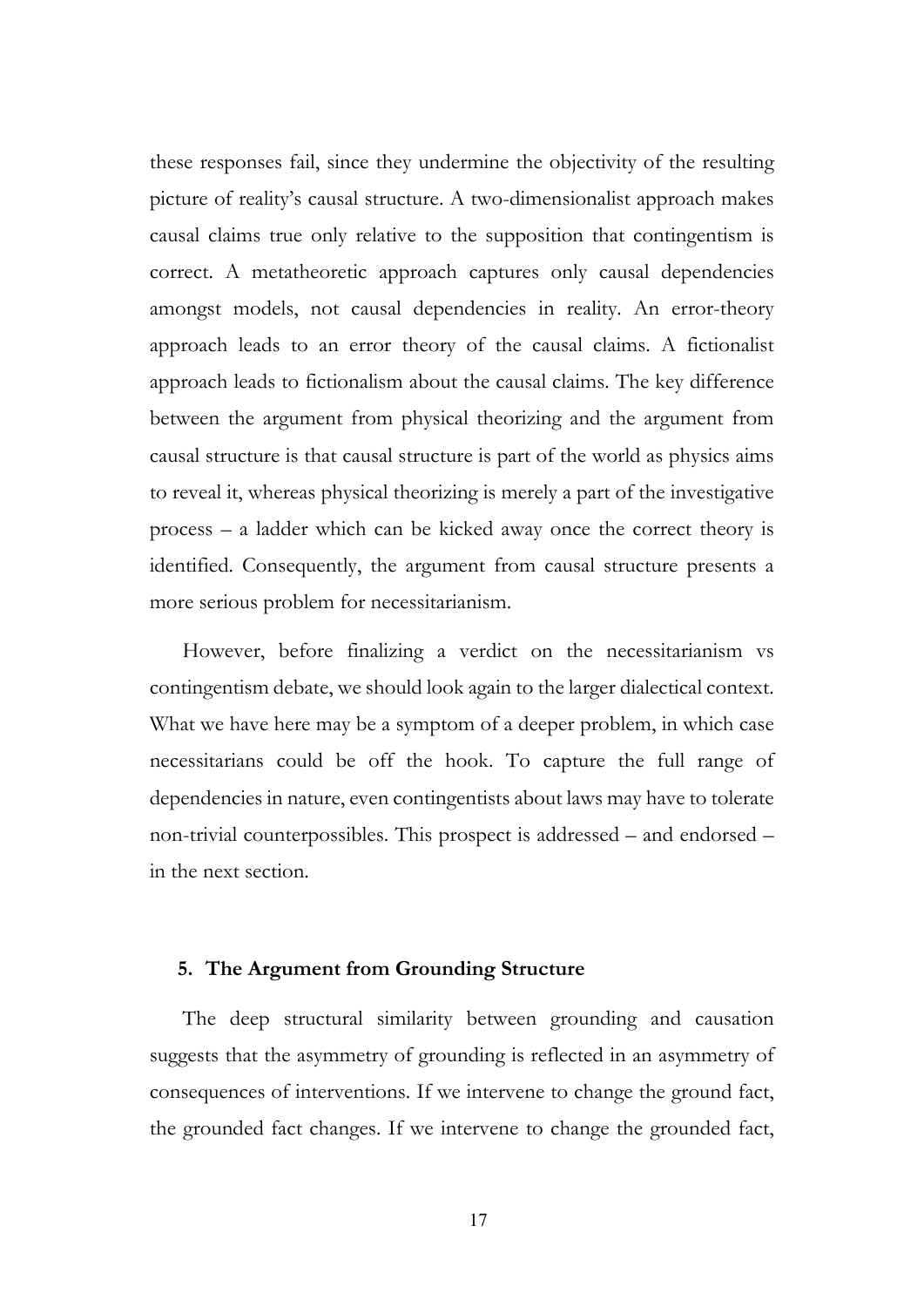the ground fact is unchanged. Grounding claims thus entail counterfactuals with metaphysically impossible antecedents, as I have argued elsewhere (Wilson 2018a, 2018b).

Consider the claim that the pressure of a gas is grounded in the average linear momentum of the gas molecules. If an (impossible) intervention were to ground an increased average momentum differently, perhaps by increasing the mass of the molecules while holding their trajectories fixed, pressure would increase along with momentum. But if an (impossible) intervention were to ground a higher pressure directly, perhaps by somehow amplifying the force of the impacts with the container sides, then the average momentum of the molecules would be unchanged. Making sense of this requires interventions which violate grounding principles linking molecular motion with pressure. The counterfactuals we need here are countermetaphysicals.

The literal truth of grounding claims is therefore in direct tension with Counterfactual Aboutness. A two-dimensionalist approach makes grounding claims true only relative to the supposition that metaphysics is contingent. A metatheoretic approach captures only grounding dependencies internal to models and not grounding dependencies in reality. An error-theory approach leads to an error theory of the grounding claims. A fictionalist approach makes the grounding claims literally false: the grounding claims hold only within the pretence, however useful or extensive that pretence may be. Fictionalism about grounding in general has defenders (e.g. Thompson 2018). But if grounding structure is sometimes correctly represented by (interpreted) physical theories, then deflationary solutions to the problem of physical theorizing remain vulnerable to the problem of grounding structure.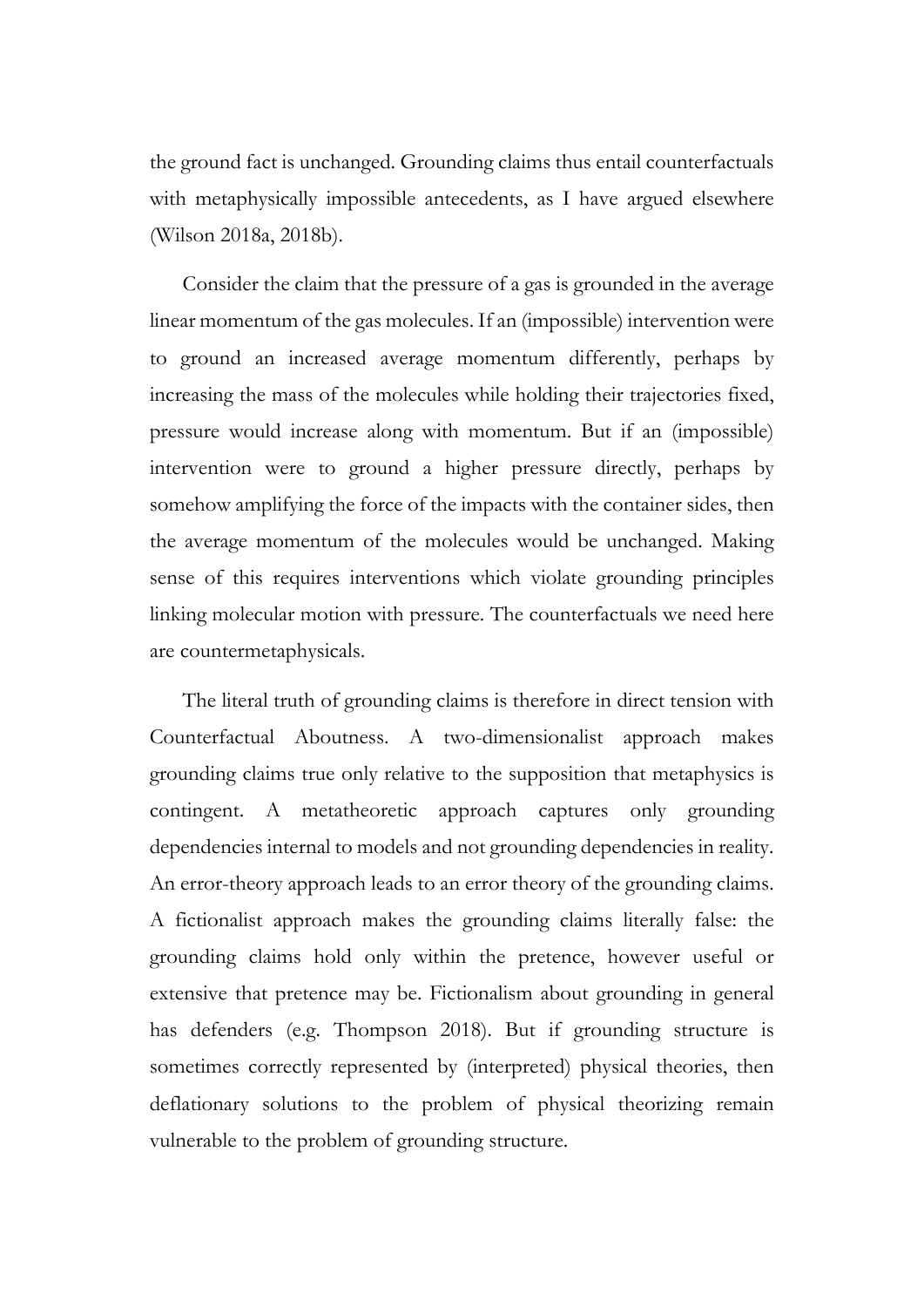The argument from grounding structure afflicts both contingentists and necessitarians. I see two potential escape routes: account for counterpossibles in terms of impossible worlds (sacrificing Counterfactual Aboutness), or deny objective grounding structure in the physical world. Only the latter option supports contingentism over necessitarianism; however, I take it that denying all grounding dependencies within physics is fairly radical. It conflicts with obvious truisms such as the claim that the temperature of an ideal gas is grounded in molecular motion, or that the centre of mass of a compound system is grounded in the masses and locations of its components.

# **6. Conclusion**

This paper has argued that physics is enmeshed in counterpossible reasoning. What follows for the modal status of the laws of nature? Necessitarians have various options for responding to the argument from physical theorizing (§3). These responses fail to carry over to the argument from causal structure (§4), which does present a distinctive problem for necessitarianism. However, attention to the metaphysical dependencies invoked by physics (§5) reveals that capturing non-contingent dependence is a problem for everyone. Considerations of practice in physics and of the content of our physical theories therefore provide no strong argument for contingentism over necessitarianism. This result is interesting and surprising in its own right, but it also enhances the overall prospects for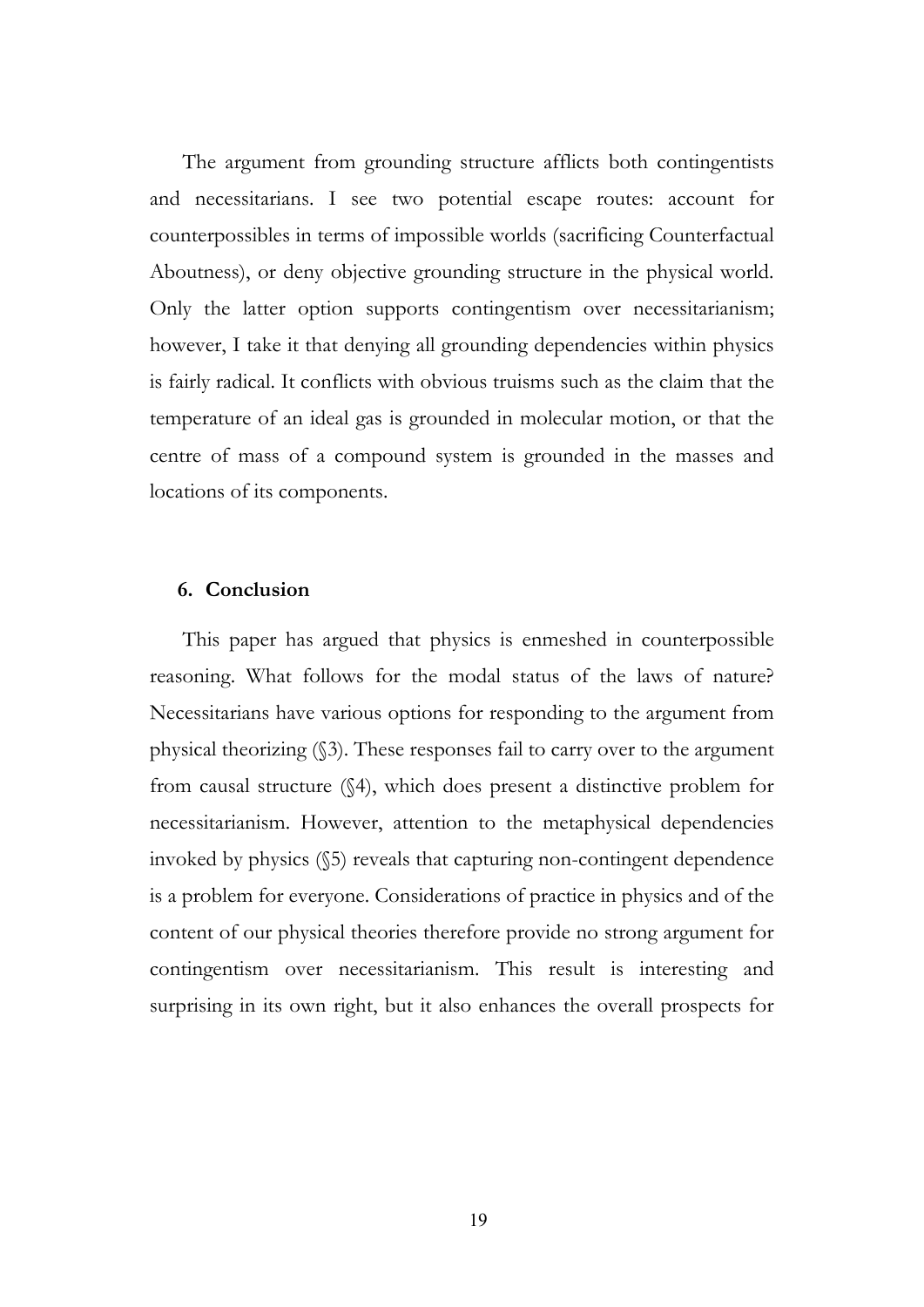necessitarianism. The laws of fundamental physics may yet turn out to possess, as Kripke put it, 'necessity in the highest degree' (1980, 99).\*

<sup>\*</sup> Thanks to Amanda Bryant, Nina Emery, Nick Emmerson, Joaquim Giannotti, Dana Goswick, Mike Hicks, Chris Hitchcock, Vera Hoffmann-Kolss, Mario Hubert, Noelia Iranzo Ribera, Matthias Jenny, Nick Jones, Sam Kimpton-Nye, Dennis Lehmkuhl, Brian McLoone, Kristie Miller, Daniel Nolan, Martin Pickup, Alex Roberts, Miranda Rose, Katie Robertson, Gonzalo Rodriguez-Pereyra, Chip Sebens, Henry Taylor, Jim Woodward, David Yates, and an anonymous referee for Philosophy of Science. Thanks also to audiences at the workshop on Counterpossibles, Counternomics, and Causal Theories of Properties in Köln, the FraMEPhys Workshop on Grounding and the Laws of Nature in Birmingham, the Caltech Philosophy of Physics Reading Group, and the reading group of the "Emergence in the Natural Sciences" project in Lisbon (PTDC/FER-HFC/30665/2017). This work forms part of the project A Framework for Metaphysical Explanation in Physics (FraMEPhys), which received funding from the European Research Council (ERC) under the European Union's Horizon 2020 research and innovation programme (grant agreement no. 757295). Funding was also provided by the Australian Research Council (grant agreement no. DP180100105).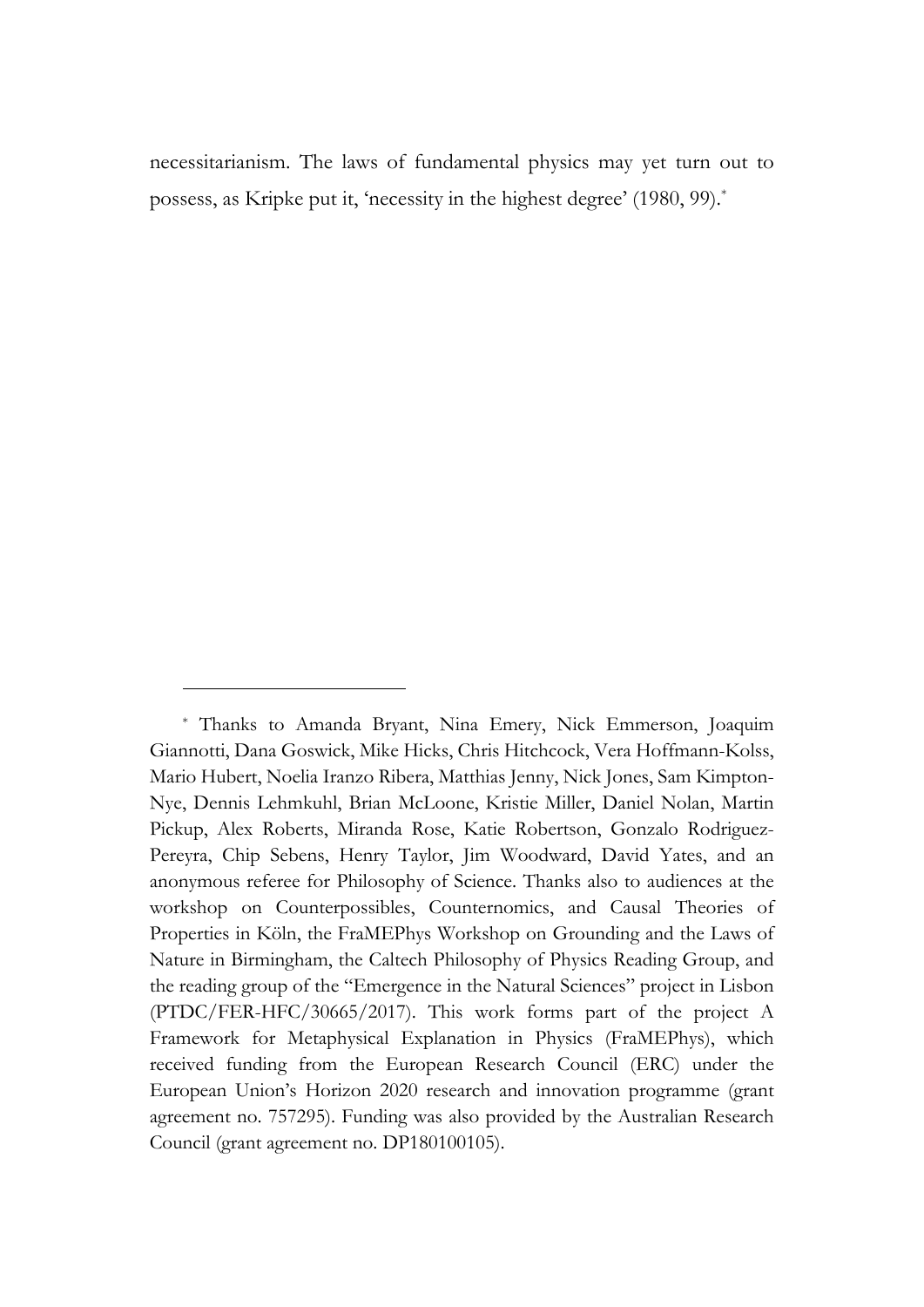# **References**

- Callender, Craig. 2011. "Philosophy of Science and Metaphysics." In *The Bloomsbury Companion to the Philosophy of Science*, ed. Steven French and Juha Saatsi, 33-54. London: Bloomsbury.
- Chalmers, David. 2002. "Does Conceivability Entail Possibility?". In *Conceivability and Possibility*, ed. John Hawthorne and Tamar Gendler, 145-200. New York: Oxford University Press.
- Handfield, Toby. 2004. "Counterlegals and Necessary Laws." *The Philosophical Quarterly* 54 (216): 402-419.
- Kimpton-Nye, Samuel. 2020. "Necessary Laws and the Problem of Counterlegals." *Philosophy of Science* 87 (3): 518-535.
- Kripke, Saul. 1980. *Naming and Necessity.* Cambridge: Harvard University Press.
- Ladyman, James, and Don Ross. 2007. *Every Thing Must Go*. New York: Oxford University Press.
- Lewis, David. 1973. *Counterfactuals.* Oxford: Blackwell.
- Rosen, Gideon. 1990. "Modal Fictionalism." *Mind* 99: 327-364.
- Schaffer, Jonathan. 2005. "Quiddistic Knowledge." *Philosophical Studies* 123  $(1-2)$ : 1-32.
- Stalnaker, Robert. 1968. "A Theory of Conditionals." In *Studies in Logical Theory*, ed. Nicholas Rescher. Oxford: Blackwell.
- Thompson, Naomi. 2018. "Irrealism about Grounding." *Royal Institute of Philosophy Supplements* 82: 23-44.
- Walton, Kendall. 1990. *Mimesis as Make-Believe*. Cambridge: Harvard University Press.